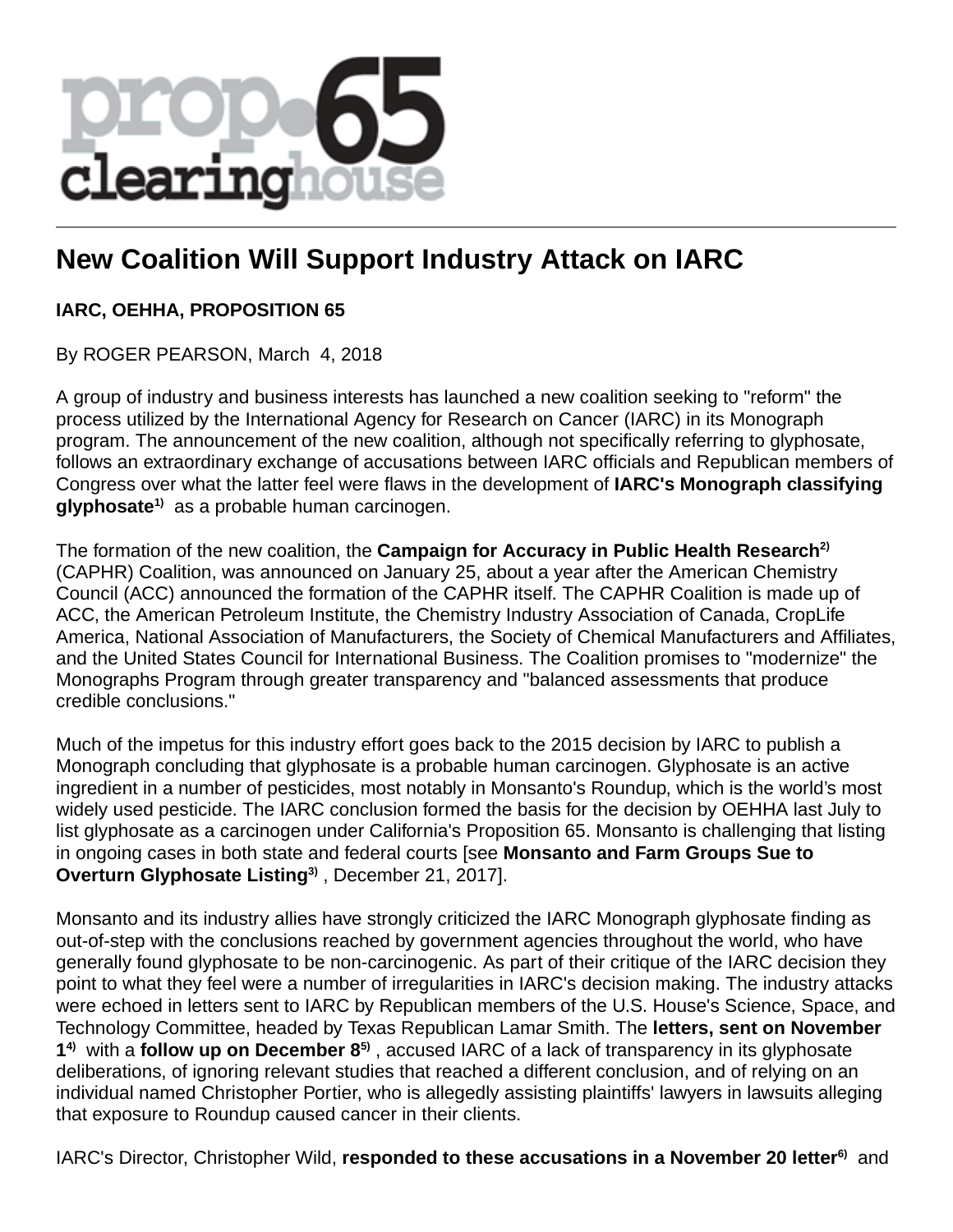in greater detail in a **January 2018 memorandum7)** . On the lack of transparency charges, Wild notes that "draft and deliberative materials are not made public, in order to protect the Working Group scientists from interference by vested interests." Wild does note, however, that the draft documents are available to all scientists attending Monograph meetings including, in this case, an observer from Monsanto, who attended the meeting on glyphosate.

Dr. Wild rebuts the argument about not considering all relevant studies by pointing out that IARC Monographs are based on independent scientific review of published research and not on "unpublished" or "secret data" unavailable publicly. The data that IARC was accused of ignoring was unpublished information generated by the Agricultural Health Study (AHS). Wild also responds to the allegation regarding Dr. Portier by pointing out he was "an Invited Specialist" who did not participate in the evaluations in the Monograph and that at the time he worked with IARC did not have any "contractual relationships with litigation lawyers…"

In addition to his specific responses to the letters from Congress, Dr. Wild's **January 2018 memorandum8)** opens with a blistering attack on IARC's critics.

"Since the evaluation of glyphosate by the IARC Monographs Program in March 2015, the Agency has been subject to unprecedented, coordinated efforts to undermine the evaluation, the program and the organization. These efforts have deliberately and repeatedly misrepresented the Agency's work. The attacks have largely originated from the agro-chemical industry and associated media outlets."

Recommended Changes by CAPHR Coalition

The new coalition, for its part, emphasizes decisions on substances other than glyphosate by IARC that support its claim that the organization needs reform. It cites decisions by IARC related to coffee, cell phones, and red meat as also inconsistent with good science. The coalition has released several "principals of reform" for which it will be advocating.

• Consider a Substances' Risk Not Just Hazard. This would address a long-standing complaint of the regulated community that relying only on a "hazard" identification without considering dose and exposure makes a decision that a particular ingredient is a carcinogen misleading to the public.

• Require Reliance on Weight of Evidence. The Coalition argues that current IARC procedures rely on a "limited view of the scientific evidence" which limits the types of studies that are considered.

- Establish Standard Criteria for Selecting Studies.
- Increase Transparency and Utilize Input from Stakeholders. The Coalition believes that IARC should describe how it considers stakeholder input and give stakeholders an opportunity to comment on a draft Monograph.

• Explain Conflicts of Interest. The Coalition argues that IARC should disclose all conflicts among its advisers and members, including those from academia and the NGO community, and not just those involving industry.

• Improve Monograph Releases. IARC should release all Monograph information at one time and do away with its current practice of releasing short summaries of its findings, months before it